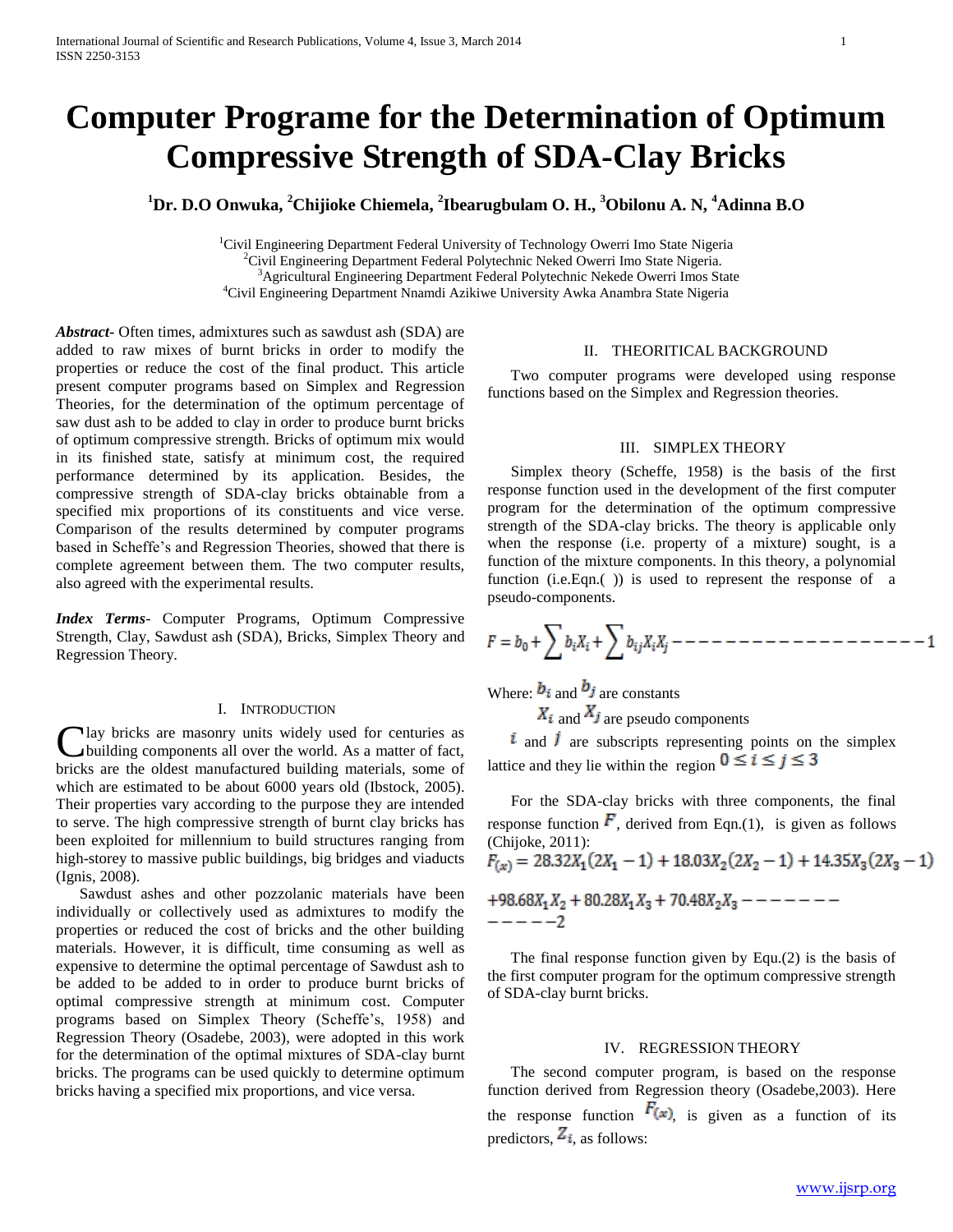International Journal of Scientific and Research Publications, Volume 4, Issue 3, March 2014 2 ISSN 2250-3153

$$
F_{(z)} = F_{(x)}^{(0)} + \sum \partial F / \partial Z_i (Z_i - Z_i^{(0)})
$$
  
+
$$
\frac{1}{2}! / \sum \sum \partial^2 F (Z^{(0)}) / \partial Z_i \partial Z_j (Z^{(0)}) (Z_i - Z_i^{(0)}) (Z_j - Z_j^{(0)})
$$
  
+
$$
\frac{1}{2}! / \sum \sum \partial^2 F (Z^{(0)}) / \partial Z_i^2 (Z^{(0)}) (Z_i - Z_i^{(0)})^2 + --- (3)
$$

Where  $1 \le i \le 3$ ,  $1 \le i \le 3$ ,  $1 \le j \le 3$  and  $1 \le i \le 3$ respectively.

The response function,  $F(x)$ , is assumed to be continuous and differentiable with respect to its predictors,  $Z(\hat{\theta})$ . By making use of Taylor series and expanding Eqn.(3) in the neighbourhood of a chosen point,  $Z = Z_1^{(0)} Z_2^{(0)} Z_3^{(0)} Z_4^{(0)}$  and  $Z_5^{(0)}$ . Eqn(4) was obtained:

$$
F_{(z)} = 2027767Z_1 + 885121.7Z_2 + 1431628Z_3 + 231203.6Z_1Z_2 - 27119950Z_1Z_3
$$
 of o  
-22325282Z<sub>2</sub>Z<sub>3</sub> - - - - - (4)

Where  $Z_1$ ,  $Z_2$  and  $Z_3$  are the ratio of the actual component portion to the total quantity of SAD-clay mixture.

Where

Where  $1 \le n \le 6$  and  $1 \le k \le 3$ 

The elements of the  $Z_{\perp}^{(n)}$  matrix were derived from the matrix of actual portion i.e  $[S_{(n)}]$ , while the elements of  $Y_{\perp}^{(n)}$  matrix were obtained from laboratory test. Therefore, the elements of the matrix of constant coefficient can be determined from the following equation.

Eqn(4) is the final regression response function for the development of computer program for the determination of the optimum compressive strength of SDA-clay burnt bricks.

#### V. REGRESSION MATRIX

 The response function, which is dependent on the proportion of mixture components, is given by

Where  $1 \le i \le j \le 3$  and  $n = 1,2,3$ 

The above equation can be given in matrix form as follows:

$$
[Y^{(n)}] = [Z^{(n)}][\alpha] - \cdots - \cdots - \cdots - \cdots - \cdots - \cdots - \cdots - \cdots - (6)
$$

Where  $[Y^{(n)}]$  = matrix of resonse function at the 'n<sup>th</sup>' point bservation

 $[Z^{(n)}]$  = <sub>matrix</sub> of predictors or fractional portion  $\alpha$  = matrix of constant coefficient

Expanding Eqn(6) yields:

# VI. COMPUTER PROGRAM

 Interactive computer programs coded in Visual Basic 6.0 language were developed for the execution of the formulated response functions. The first program based on Simplex response function is given in appendix ( ), while the second program based on the Regression response function is given in Appendix ( ).

Each of the programs is prepared in two segments. The output of the first segment is a set of mix proportion of bricks components obtainable from an output of a desired compressive strength. And the output of the second part is the compressive strength of bricks obtainable from a given input of mix proportions of bricks components. Also, optimum compressive strengths are printed